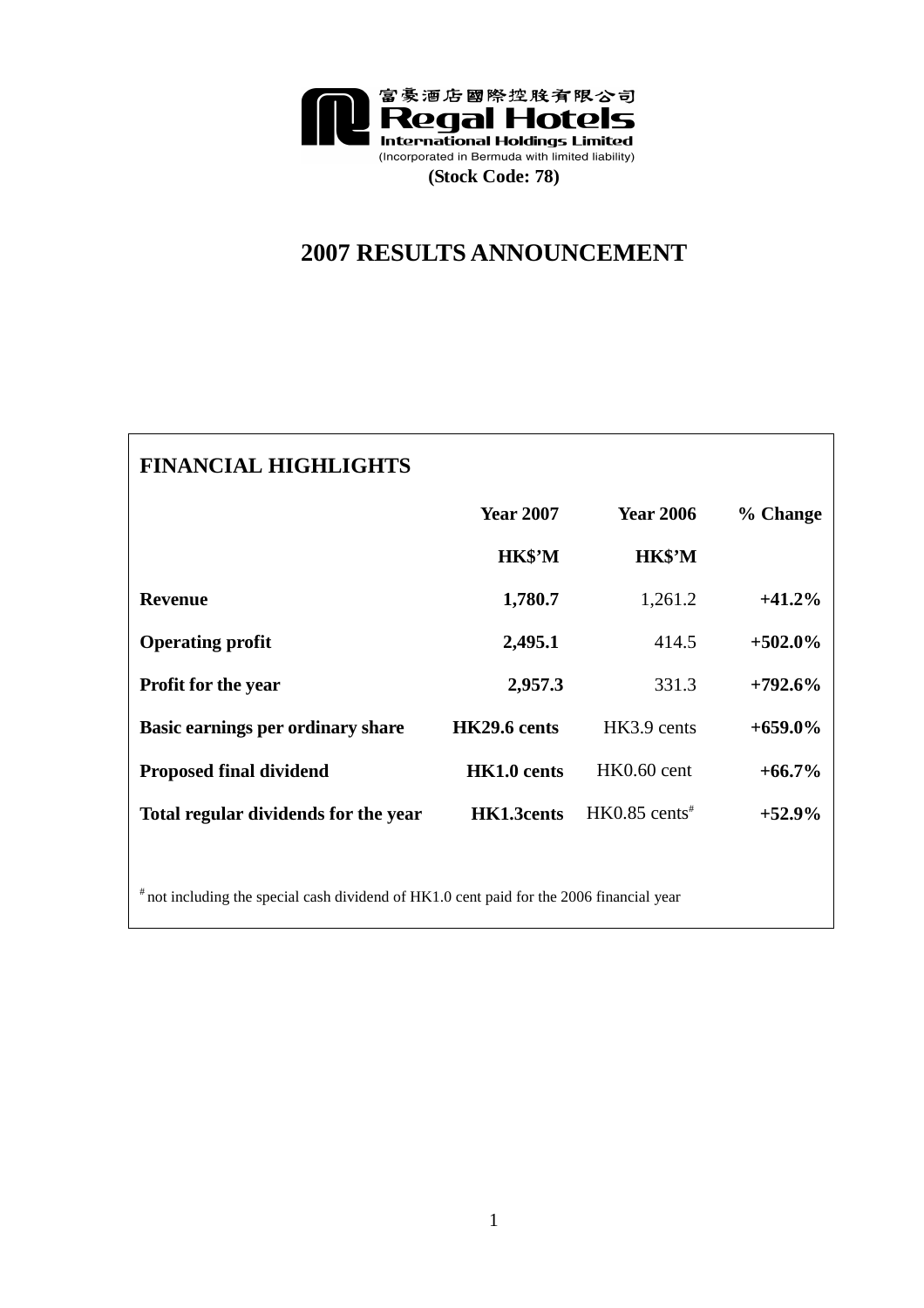

**Press Release** 27<sup>th</sup> March, 2008 **For Immediate Release** 

# **Regal Group Announces 2007 Annual Results Ready for Dynamic Network Expansion**

Regal Hotels International Holdings Limited (stock code: 078) announced today the final results for the year ended  $31<sup>st</sup>$  December, 2007.

### **FINANCIAL RESULTS**

For the year ended  $31<sup>st</sup>$  December, 2007, the Group achieved an audited consolidated profit attributable to shareholders of HK\$2,957.3 million, as compared with HK\$331.3 million attained in 2006.

The profit achieved in the year under review included a gain of HK\$2,293.5 million derived from the sale of the five Regal Hotels in Hong Kong to Regal Real Estate Investment Trust, as attributable to the 29.5% interest in Regal REIT effectively disposed of by the Group pursuant to the initial public offering of Regal REIT implemented in March 2007.

As at  $31<sup>st</sup>$  December, 2007, the Group held approximately 71.7 % of the outstanding issued units of Regal REIT and Regal REIT is being equity-accounted for as an associate of the Group. Regal REIT attained an audited consolidated profit before distributions to unitholders of HK\$2,850.2 million for the period ended  $31<sup>st</sup>$  December, 2007.

The interest held in Regal REIT represents the Group's most significant investment asset. Due to the elimination of the unrealised gain attributable to the interest retained by the Group in Regal REIT, the interest held in Regal REIT was only stated in the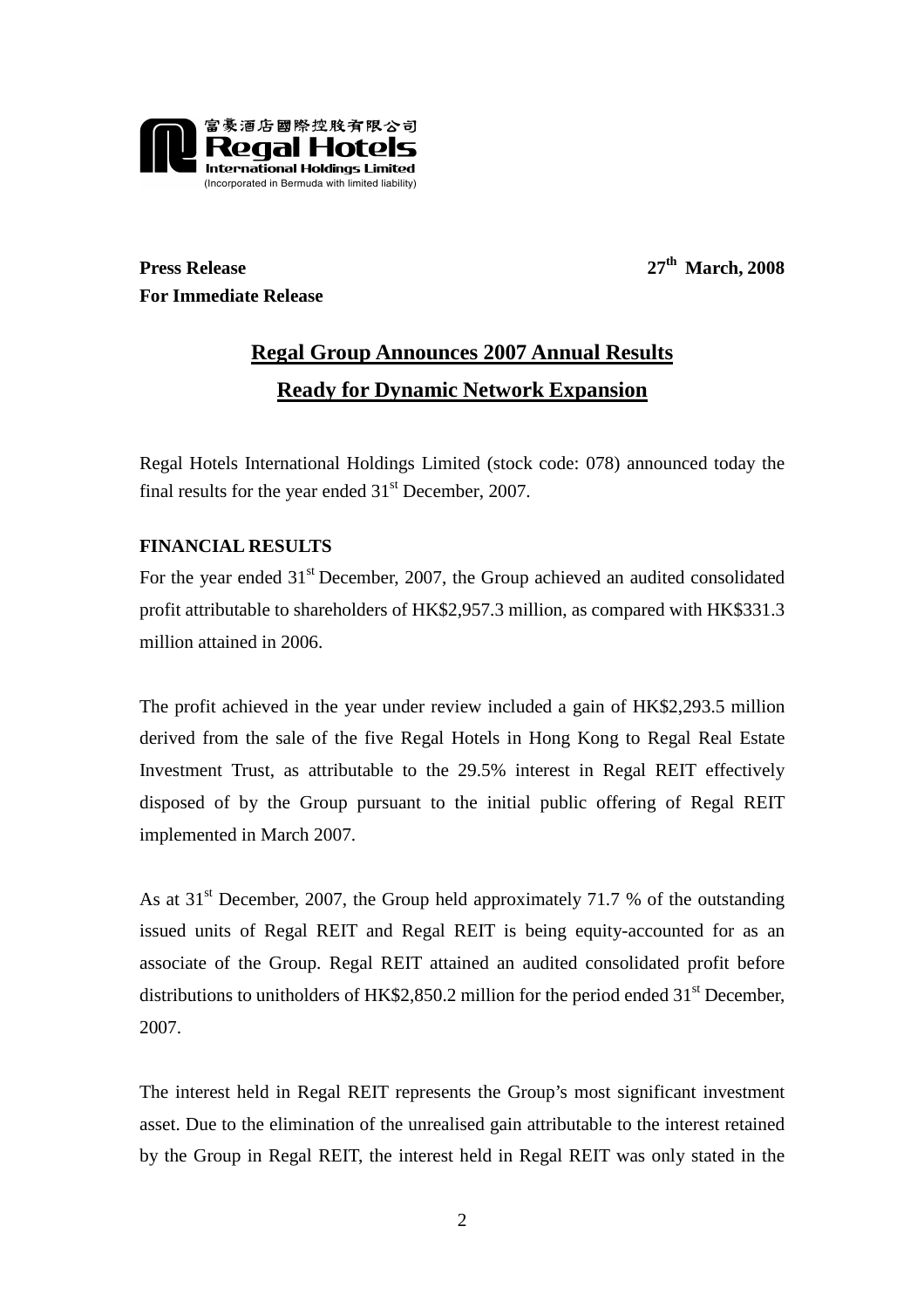consolidated balance sheet as at  $31<sup>st</sup>$  December, 2007 at a net sum of HK\$788.9 million. If the interest held in Regal REIT were to be valued plainly based on the Group's attributable share of the underlying net assets of Regal REIT and reflecting the market valuation of the five Regal Hotels as at  $31<sup>st</sup>$  December, 2007, the Group's investment in Regal REIT would have instead been stated at HK\$7,815.2 million.

Having regarded to the significantly higher underlying value of the Company's ordinary shares as compared with the market traded price, the Company has since August 2007 repurchased an aggregate of 296.8 million ordinary shares. The Company may undertake further share repurchases as the Directors may consider to be appropriate.

#### **DIVIDEND**

In view of the satisfactory results achieved, the Directors have resolved to recommend the payment of a final dividend of HK1.0 cent (2006 – final dividend of HK0.6 cent and special cash dividend of HK1.0 cent) per ordinary share for the year ended 31st December, 2007. Together with the interim dividend of HK0.3 cent per ordinary share paid in October 2007 (2006 – HK0.25 cent), the total regular dividends per ordinary share for 2007 will amount to HK1.3 cents, representing an increase of about 53% as compared with the regular dividends of HK0.85 cent paid for 2006.

#### **REVIEW OF OPERATIONS**

#### **HOTELS**

#### **Hong Kong**

In 2007, Hong Kong received a new record high number of over 28 million visitors (+11.6%) and overall business for the hotel sector in Hong Kong remained strong. While the average room occupancy for all the hotels in different categories has marginally decreased to 86%, primarily because of the increased supply of new hotel rooms, the average achieved room rate has managed to grow by about 11.4%.

During the year under review, the five Regal Hotels in Hong Kong continued to perform well and, compared on a year on year basis, the combined average occupancy and the combined average room rate have improved by about 4.7% and 10.1%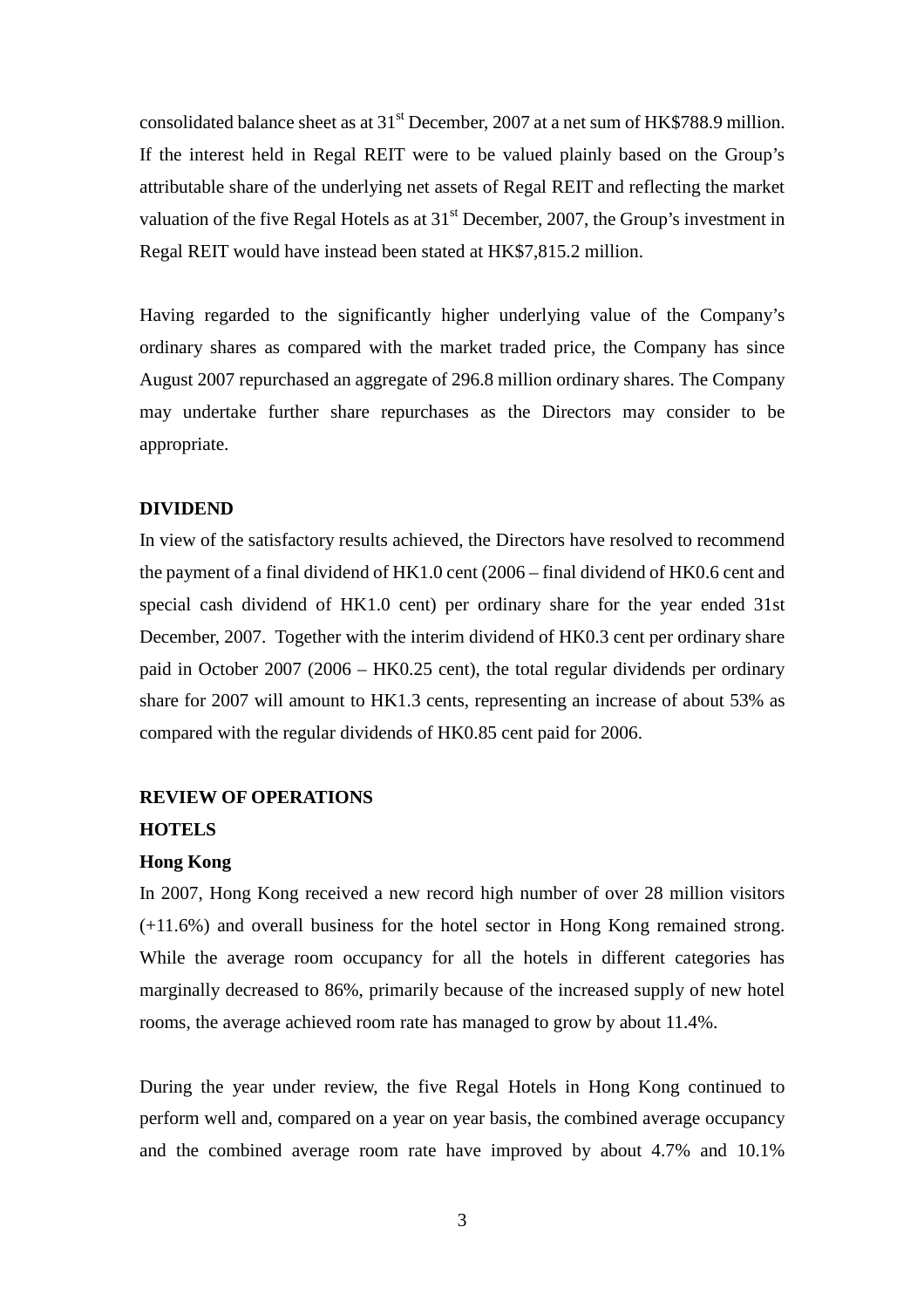respectively, resulting in a growth in the Revenue Per Available Room (RevPAR) of over 15%.

#### **The People's Republic of China**

The Group adopts a multi-directional approach in the expansion of its hotel businesses in the PRC which, depending on individual circumstances and requirements, can be undertaken in the form of management services, management contracts with equity participation, acquisition as well as self-development, either on its own or through joint ventures.

On the hotel management front, the Group is presently managing two hotels in Shanghai, which are operating satisfactorily. Earlier this year, the Group entered into a letter of intent with Shanghai Jinfeng Investment Co. Ltd. for the Group's provision of hotel management services to a 400-room four star business hotel in Pudong, Shanghai, to be named as Regal Jinfeng Hotel and scheduled to start operation in the latter part of this year.

More recently, the Group entered into a memorandum of understanding with Nanjing based Jinling Hotels & Resorts for the formation of a strategic alliance between the two hotel groups. Jinling is one of the leading hotel management groups in the PRC and is managing 64 hotels in various cities in China. The strategic partnership will cover different facets of the hotel operations and is intended to create a platform for close co-operation between the two groups in the development of their respective hotel businesses.

#### **PROPERTIES**

#### **Regalia Bay, Stanley, Hong Kong**

The Group entered into a supplemental shareholders' agreement with its joint venture partner in late November last year, pursuant to which the Group was allocated 35 houses with a total gross area of about 162,200 square feet. Prior to the year end date, the Group has disposed of 4 allocated houses at satisfactory prices. The Group will continue to dispose of the remaining allocated houses if the prices offered are attractive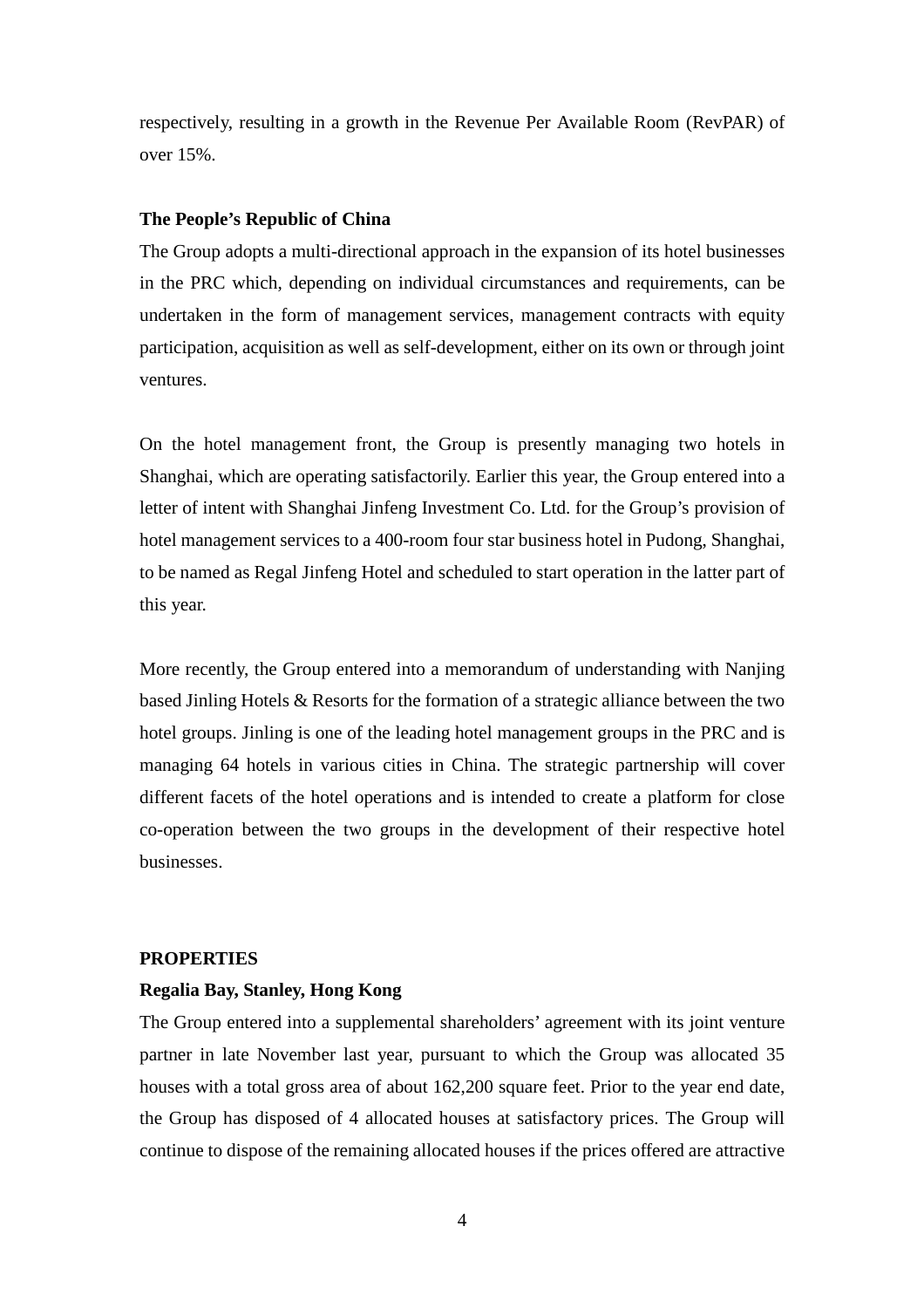but may also in the meantime consider retaining some of the houses for long term rental purposes.

#### **Development Project in the Central Business District of Beijing**

This development project is held through a Sino-foreign joint venture entity that is 59% owned by an associate which, in turn, is 50% each held by the Group and Paliburg Holdings Limited. The Sino-foreign joint venture entity has obtained in May 2007 the Land Use Right Certificates for the Phase I land site and is continuing to work on securing the development rights over the Phase II land site comprised within the development project. As compared with the carrying costs of the Group with respect to its interest in this development project, the present land value of this very prominent site in the CBD of Beijing has appreciated significantly.

#### **Development Projects in Chengdu, Sichuan Province**

In October, 2007, the Group successfully acquired at a public land auction a prime development site in Xindu District, Chengdu, the provincial capital of Sichuan Province, at a land transfer consideration of RMB213.1 million.

The Group subsequently formed a 50/50 joint venture with Cosmopolitan International Holdings Limited for the development of this site in February 2008. This development is presently planned to compose of a five star hotel together with related commercial areas with a total gross floor area of about 185,000 square meters and residential accommodation with a total gross floor area of about 315,000 square meters. The construction works are expected to commence later this year and the project is targeted to be completed in stages from late 2009.

#### **OUTLOOK**

The expanding international tourism and the continuing growth in the overall economy and affluence in the Mainland China will continue to be the main drivers of the tourist business in Hong Kong and outlook on this business sector in 2008 is very positive.

The Hong Kong Government has recently announced various tourism related proposals with a view to strengthening the competitiveness of the local tourism and hotel sector,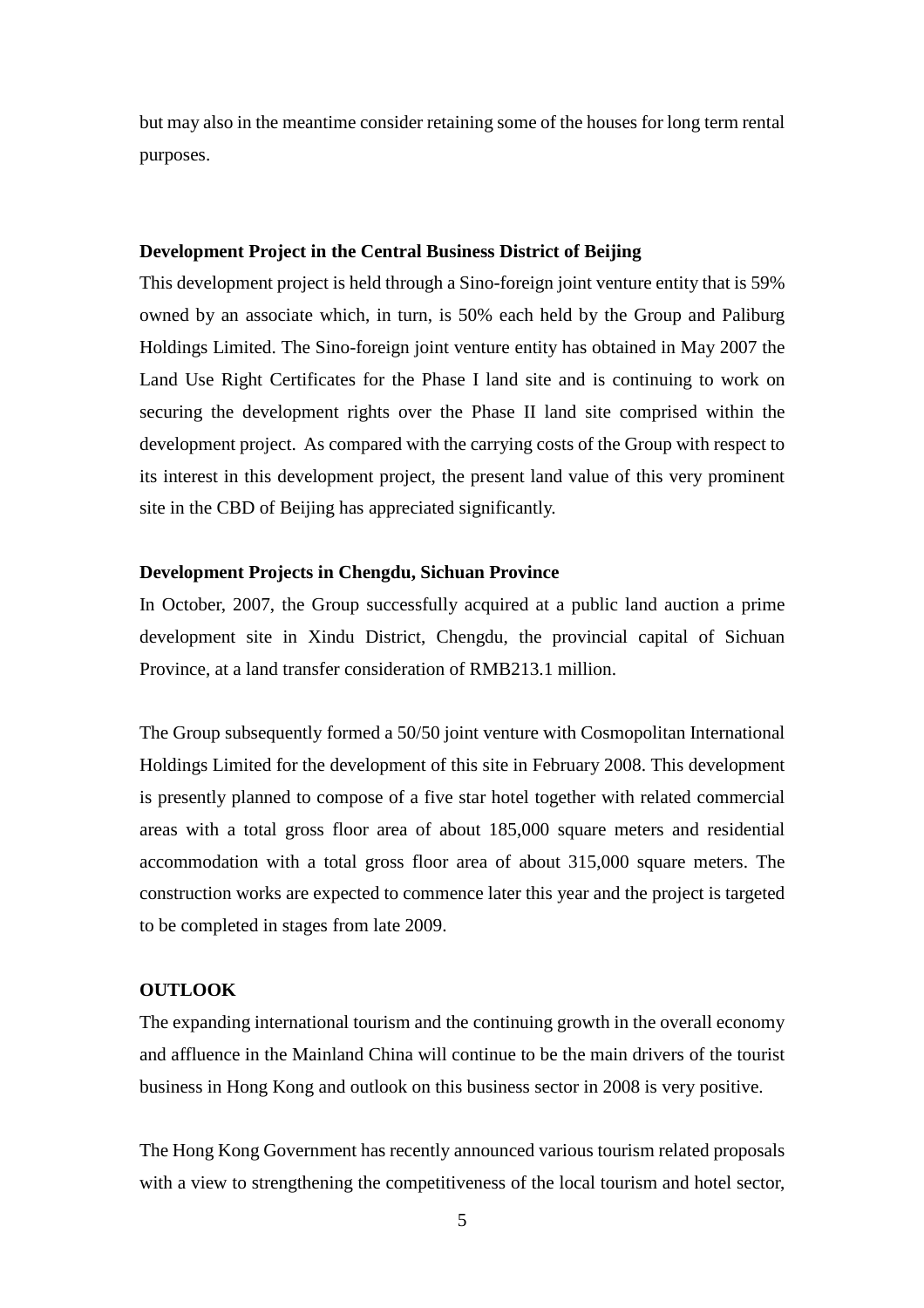including the removal of the hotel accommodation tax, the exemption of the duties on wine and the plan to include land sites in the application list for Government land auctions that will be restricted to hotel use. Furthermore, the Government has lately also started the process to select the developer for the new cruise terminal in East Kowloon and, more importantly, has also made the commitment to proceed with the Hong Kong-Zhuhai-Macao Bridge project.

Amid some intense competition, Hong Kong has won the Best MICE (Meeting, Incentive, Convention and Exhibition) City Award in the 2008 Industry Awards organised by CEI Asia Pacific Magazine. The Hong Kong Government is also allocating additional resources to further promote the development of the MICE industry. The Group has over the past few years taken steps to enhance the facilities and services at the five Regal Hotels in Hong Kong to capture this growing high yield market.

In the first two months of 2008, RevPAR and Gross Operating Profits of the five Regal Hotels in Hong Kong both enjoying healthy growth over the comparable period in 2007. Because of the Beijing Olympics and with Hong Kong hosting the Olympic equestrian events, the five Regal Hotels in Hong Kong on the whole are expected to yield better results in 2008 than those attained in the year under review.

The Group is actively reviewing the list of potential hotel sites that are planned to be made available to the market for auction by the Hong Kong Government in the near future.

As concerning the current hotel expansion plans in Mainland China, the Group has been actively and seriously reviewing numerous hotel properties and potential projects. The Group is targeting principally on hotels ranging between 4 to 5 star in 1st tier gateway and 2nd tier cities. The Group aims to increase over a 5 years' time span, the number of hotels to be managed and/or owned by the Group in the PRC to more than 20, and it is expected that some of the hotels will be owned by Regal REIT. In the meantime, plans are being formulated to establish a separate mid-market line catering to hotels ranging between 3 to 4 star to be operated in the region.